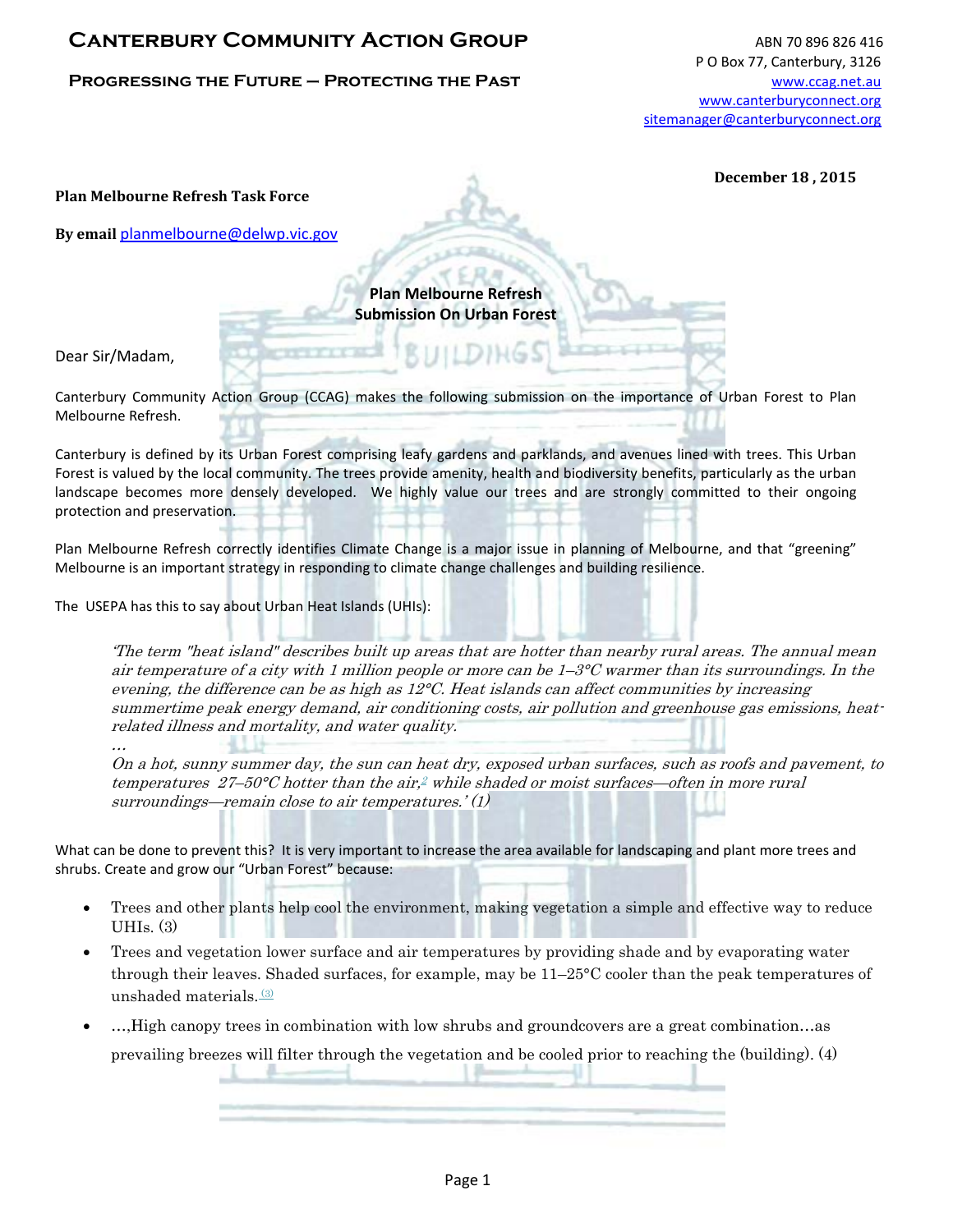However the reality is that many, sometimes it appears, all, forces conspire to reduce our Urban Forest.

Existing trees and gardens in private properties are removed by owners, and replaced by impermeable surfaces. Our Council attempts to control the clearing of vegetation (through tree permits and the like), but owners conspire to circumvent the rules, knowing that penalties are trivial, and prosecution is rare.

Our NRZ areas are an essential contributor to our Urban Forest. Plan Melbourne encourages increased housing density by requiring that NRZ properties can be subdivided into two lots, subject to rules described in Rescode. These rules define building envelopes and minimum permeable areas that leave little area for meaningful gardens.

The same Rescode rules apply for a single dwelling on a NRZ lot, leading to construction of mega-houses on NRZ lots, without meaningful garden or permeable areas.

We recommend that Rescode be adjusted to:

- Increase the minimum area suitable for gardens in all zones.
- Provide for smaller building envelopes and greater permeable areas for development of a single dwelling on an NRZ lot, than that allowed for two dwellings.

Street trees are under attack from the power companies, Council and traffic.

Since the introduction of the Electricity Safety (Electric Line Clearance) Regulations in 2010, we have observed extreme pruning and removal of well established, high value street trees, apparently to meet the minimum clearance distances specified to meet electrical safety and power supply objectives.

We see many large trees where the entire centre has been cut out to provide clearance from power lines, forcing all the new growth to few remaining external limbs. Often the balance of weight is not proportioned and limbs give way at the trunk putting risk to the general public and long term stability of the tree.

Also, major limbs of street trees that have been pruned to an un-natural shape to avoid power lines, are dismembered by large high vehicles that traverse our roads.

The recently completed review of the Regulations has reduced the severity of pruning in some circumstances.

The regulator Energy Safe Victoria uses a murky, one sided risk assessment to justify its extreme position on safety, not considering the importance of "greening" in planning for Climate Change.

We note that there is little risk in Canterbury of a bushfire being sparked by trees impacting power lines. Our observation is that the impacts of power poles and wires in our neighbourhood are:

- Cause the Council to prune and disfigure the trees, impeding traffic flow, at high cost to the community
- Vehicle collision with a pole increasing the risk of injury or death to the vehicle occupants, as well as bringing down power lines.
- Power lines providing a highway for possums, where inadvertent contact between lines causes death of the possum, as well as interrupting power supply.
- Providing an ideal site for graffiti.

In the 1880's, Canterbury was farmland that was developed in a series of residential subdivisions. Being farmland, there were relatively few trees, and almost none along the newly constructed roads. Power poles and wires were not impeded by street trees. Now, the urban forest has established to the point where poles, wires and trees compete for the same space.

We need to achieve an outcome that will protect both street tree and electrical assets for the community, moving away from the idea of keeping trees away from power lines, to working out how to protect and enhance our tree-lined streets while also achieving a safe and secure supply of electricity.

We recommend that Energy Safe Victoria be required to include the benefit of trees in its risk assessment in a meaningful manner.